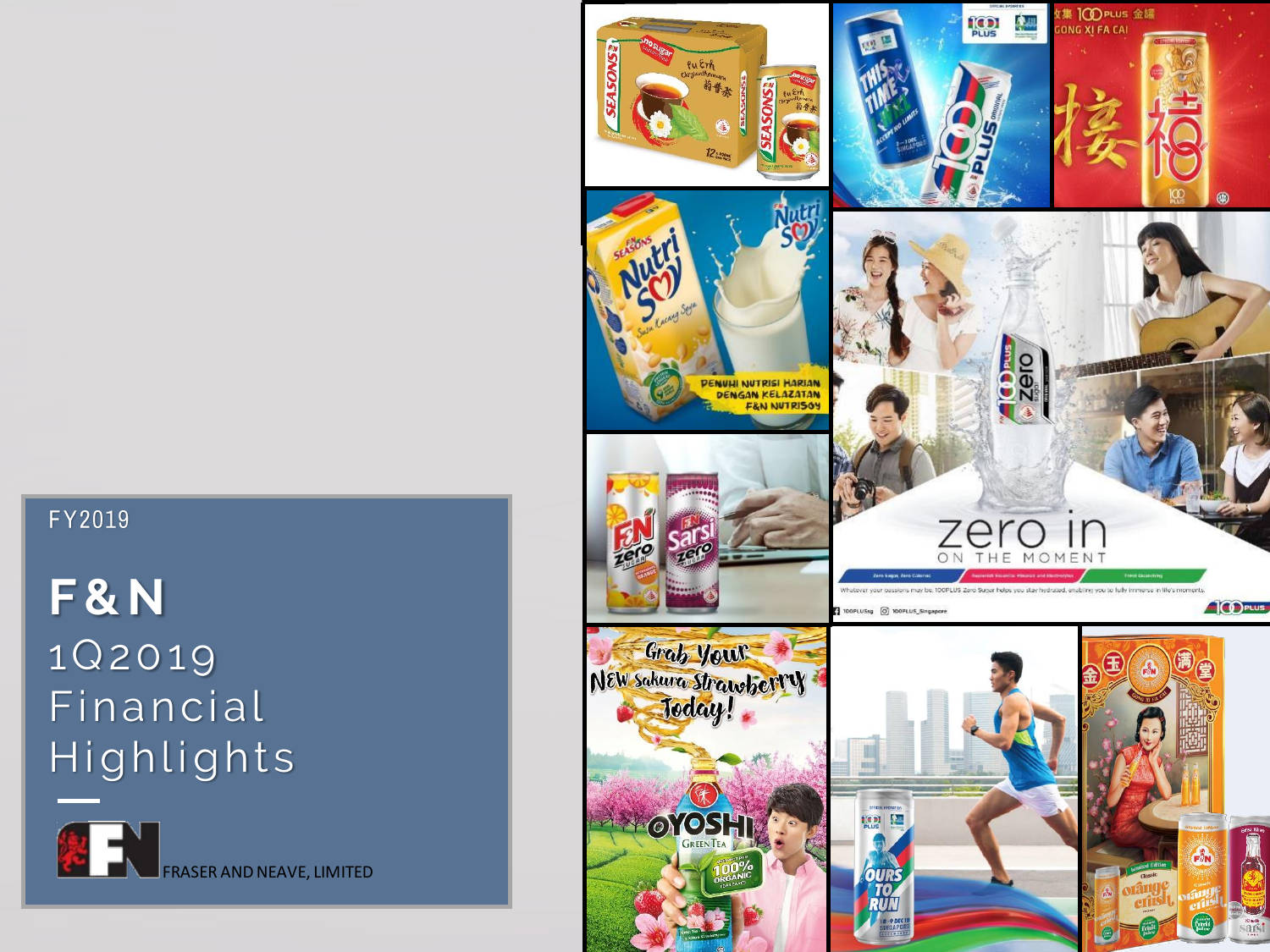

### Important notice

Certain statements in this Presentation constitute "forward-looking statements", including forward-looking financial information. Such forward-looking statements and financial information involve known and unknown risks, uncertainties and other factors which may cause the actual results, performance or achievements of F&NL, or industry results, to be materially different from any future results, performance or achievements expressed or implied by such forward-looking statements and financial information. Such forward-looking statements and financial information are based on numerous assumptions regarding F&NL's present and future business strategies and the environment in which F&NL will operate in the future. Because these statements and financial information reflect F&NL's current views concerning future events, these statements and financial information necessarily involve risks, uncertainties and assumptions. Actual future performance could differ materially from these forward-looking statements and financial information.

F&NL expressly disclaims any obligation or undertaking to release publicly any updates or revisions to any forward-looking statement or financial information contained in this Presentation to reflect any change in F&NL's expectations with regard thereto or any change in events, conditions or circumstances on which any such statement or information is based, subject to compliance with all applicable laws and regulations and/or the rules of the SGX-ST and/or any other regulatory or supervisory body or agency.

This Presentation includes market and industry data and forecast that have been obtained from internal survey, reports and studies, where appropriate, as well as market research, publicly available information and industry publications. Industry publications, surveys and forecasts generally state that the information they contain has been obtained from sources believed to be reliable, but there can be no assurance as to the accuracy or completeness of such included information. While F&NL has taken reasonable steps to ensure that the information is extracted accurately and in its proper context, F&NL has not independently verified any of the data from third party sources or ascertained the underlying economic assumptions relied upon therein.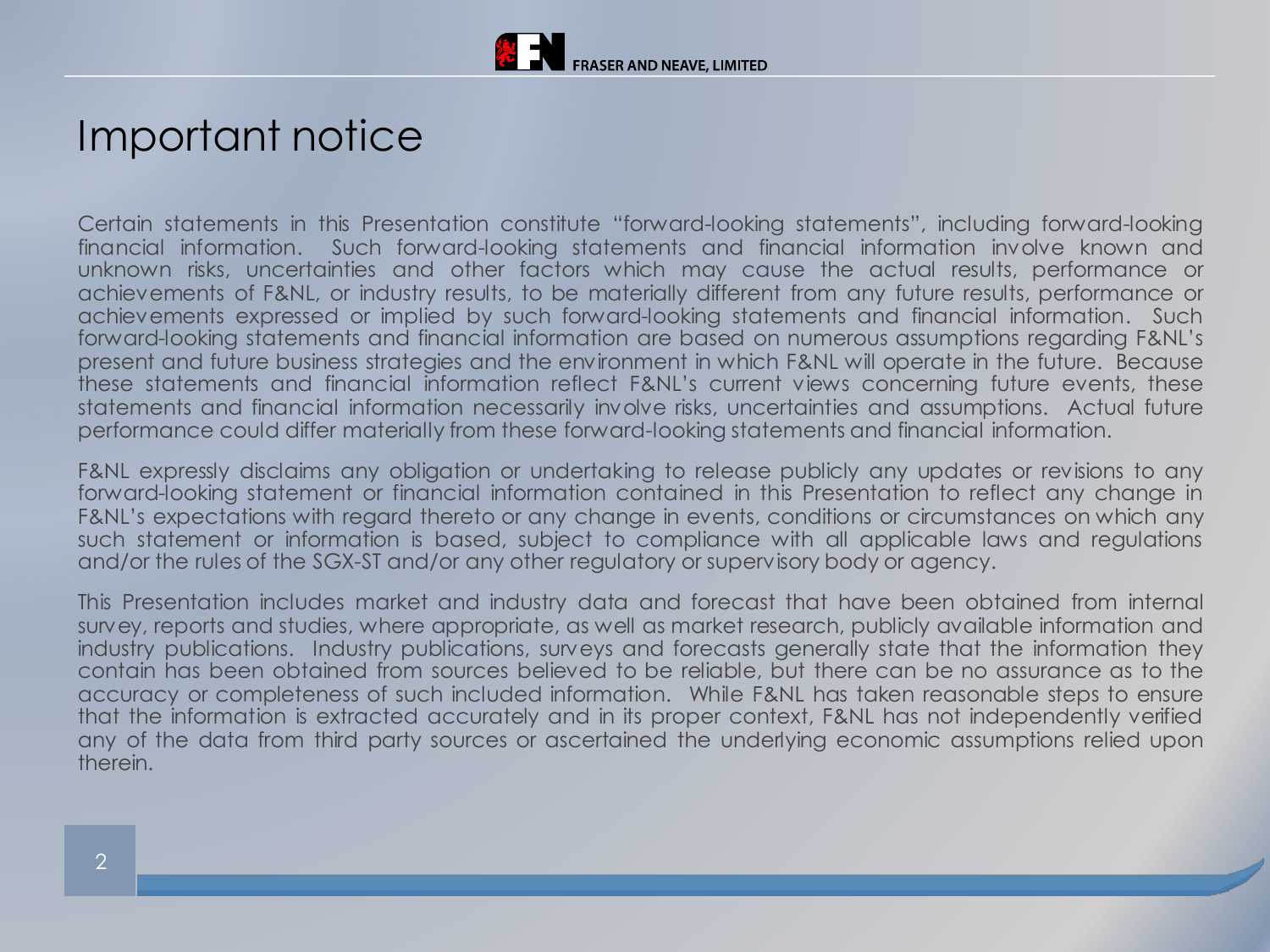

# **1Q2019 Performance Highlights**

Earnings improved 42% to \$71 million on strong Dairies performance across core markets

- Group performance improved in the first quarter ended 31 December 2018 ("**1Q2019**")
	- Revenue improved marginally to \$464 million
	- EBIT rose 42% to \$71 million, from \$50 million
		- Dairies profit improved 43%
		- Beverages earnings largely impacted by pre-operating costs incurred at the new brewery in Myanmar, and higher input costs
	- Profit after taxation rose 37% to \$56 million
		- A lower after-tax growth due to higher effective tax rate following the expiration of corporate tax incentive in Thailand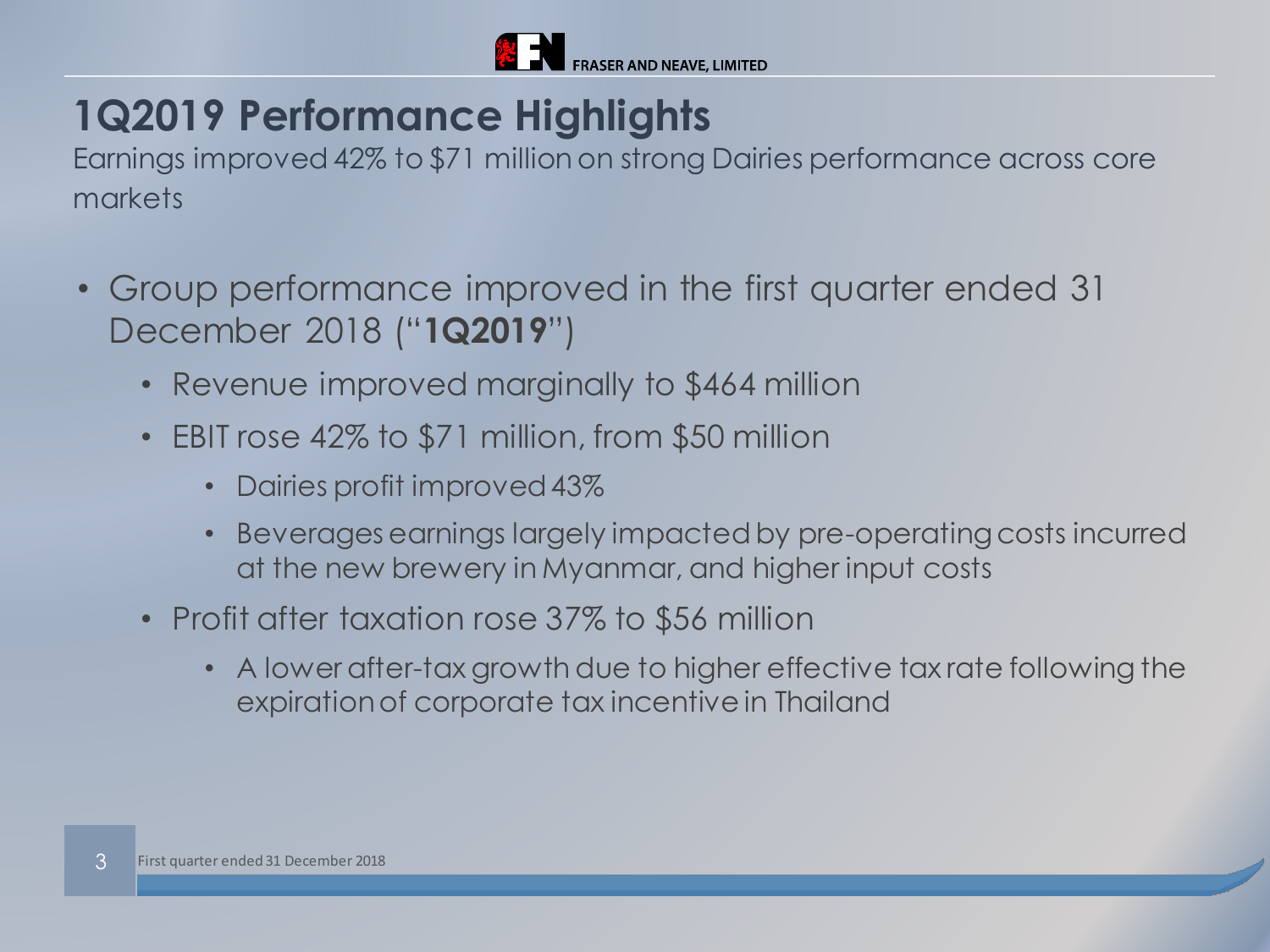# **1Q2019 Group Financial Highlights**

| Revenue                                                                                                                                                       | Earnings before interest and tax |
|---------------------------------------------------------------------------------------------------------------------------------------------------------------|----------------------------------|
| (million)                                                                                                                                                     | (million)                        |
| 3464                                                                                                                                                          | \$71                             |
| $\triangle 0.4\%$                                                                                                                                             | $\triangle$ 41.6%                |
| Profit after tax                                                                                                                                              | <b>EBIT margin</b>               |
| (million)                                                                                                                                                     | $\mathcal{C}$                    |
| \$56                                                                                                                                                          | 15.3%                            |
| $\triangle$ 37.0%                                                                                                                                             | $\triangle$ 445bps               |
| Gearing <sup>1</sup>                                                                                                                                          | Earnings per share (basic)       |
| $( \% )$                                                                                                                                                      | (cents)                          |
| 10.4%                                                                                                                                                         | $2.6^{3}$                        |
| ▼ 3.4% in FY2018 <sup>2</sup>                                                                                                                                 | $\triangle$ 44.4%                |
| Net debt / Total equity<br>As at 30 September 2018 (restated)<br>2<br>First quarter ended 31 December 2018<br>3<br>Before exceptional items<br>$\overline{4}$ |                                  |

4 First quarter ended 31 December 2018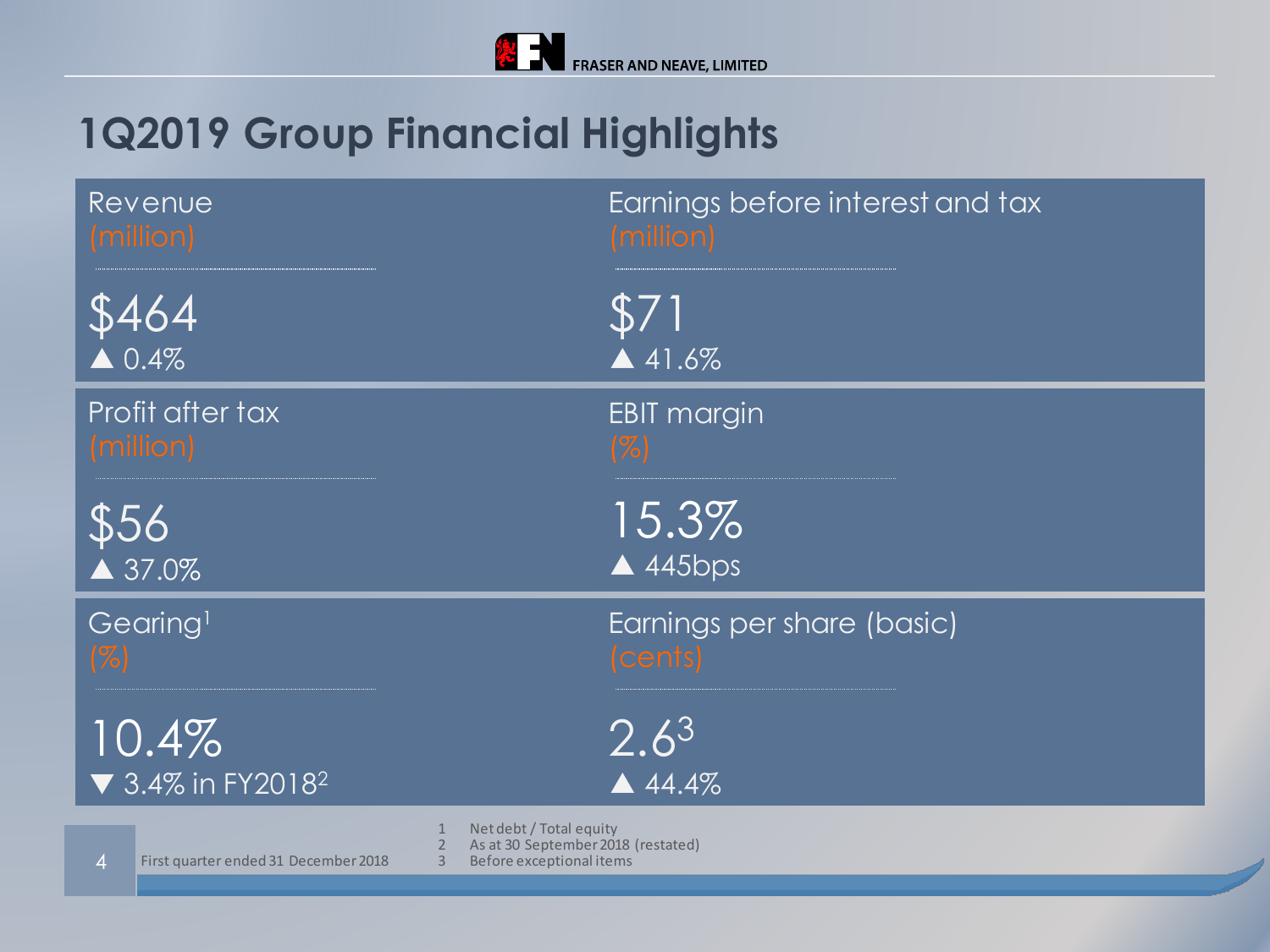

### **1Q2019 Revenue grew 0.4% to \$464 million** Lifted largely by stronger Beverages sales

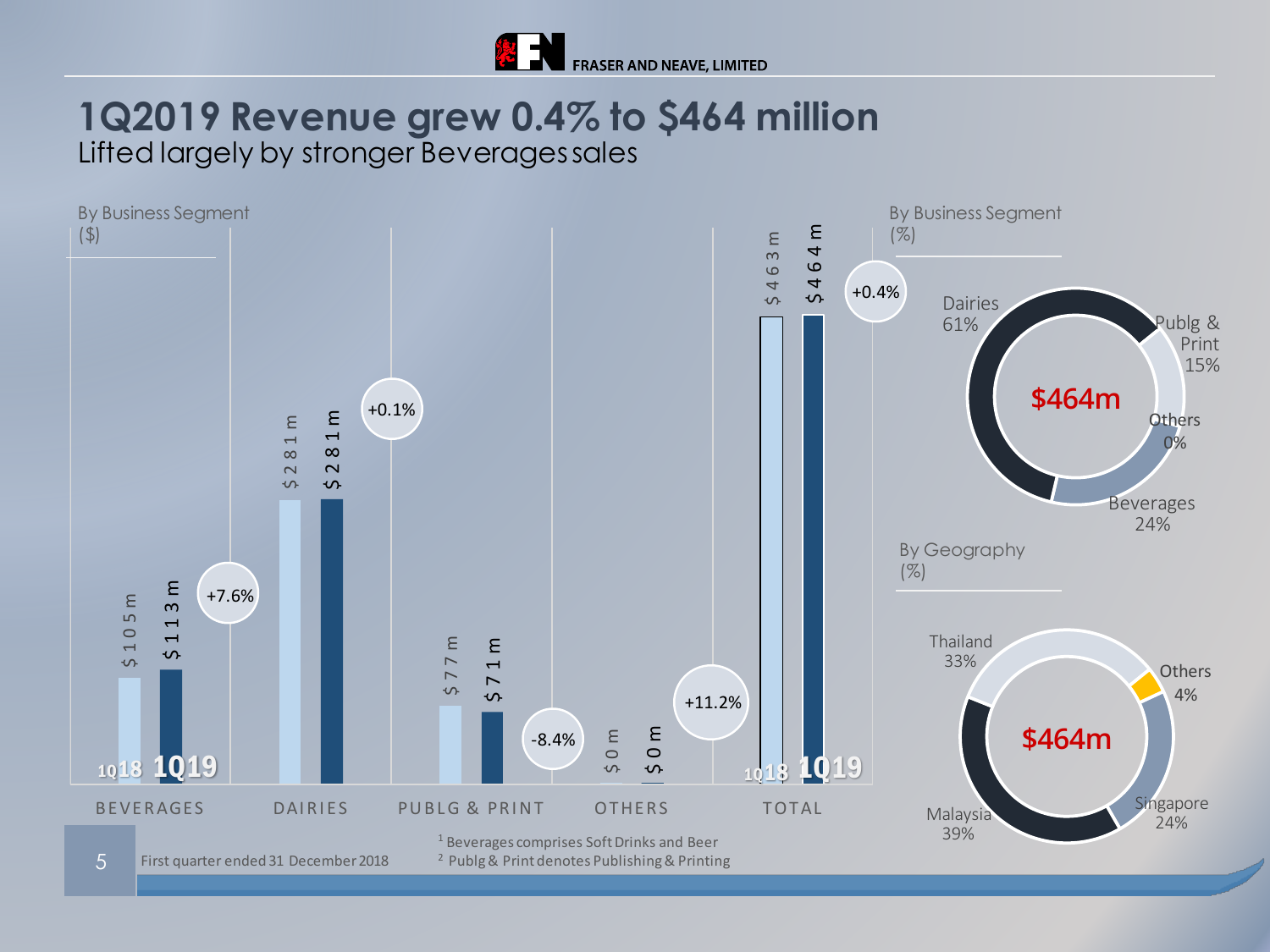

**1Q2019 Revenue**

### **1Q2019 Revenue | Beverages**

Revenue increased 8% on early sell-in for 2019 Chinese New Year festivity

#### **Beverages Malaysia**

– Revenue grew 5% due to earlier Chinese New Year festive sell-in and less trade discounting

### **Beverages Singapore**

– Revenue improved due mainly to early sell-in for 2019 Chinese New Year festivity

### **Beverages New Markets<sup>1</sup>/ Others**

– Revenue improved due mainly to higher concentrate sales



#### 6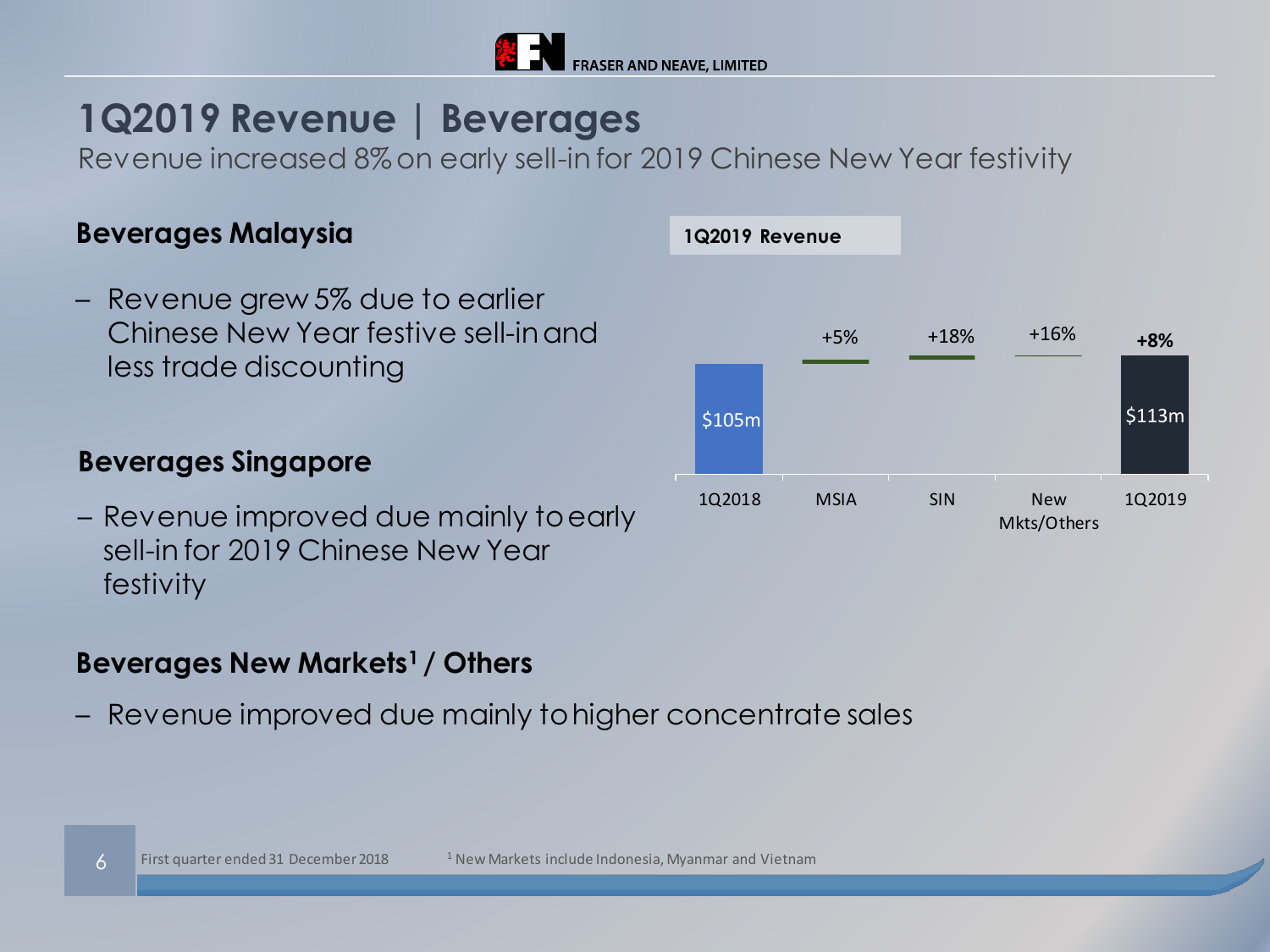

## **1Q2019 Revenue | Dairies**

Revenue grew marginally to \$281 million

### **Dairies Malaysia**

– Maintained domestic volume and sales amidst intense price competition in canned milk category



- **Dairies Thailand**
- Export sales grew, driven by market expansion and execution of promotional campaigns in Indochina
- Domestic sales was flat due to intensifying competition in the sweetened beverage creamer category, despite higher evaporated milk sales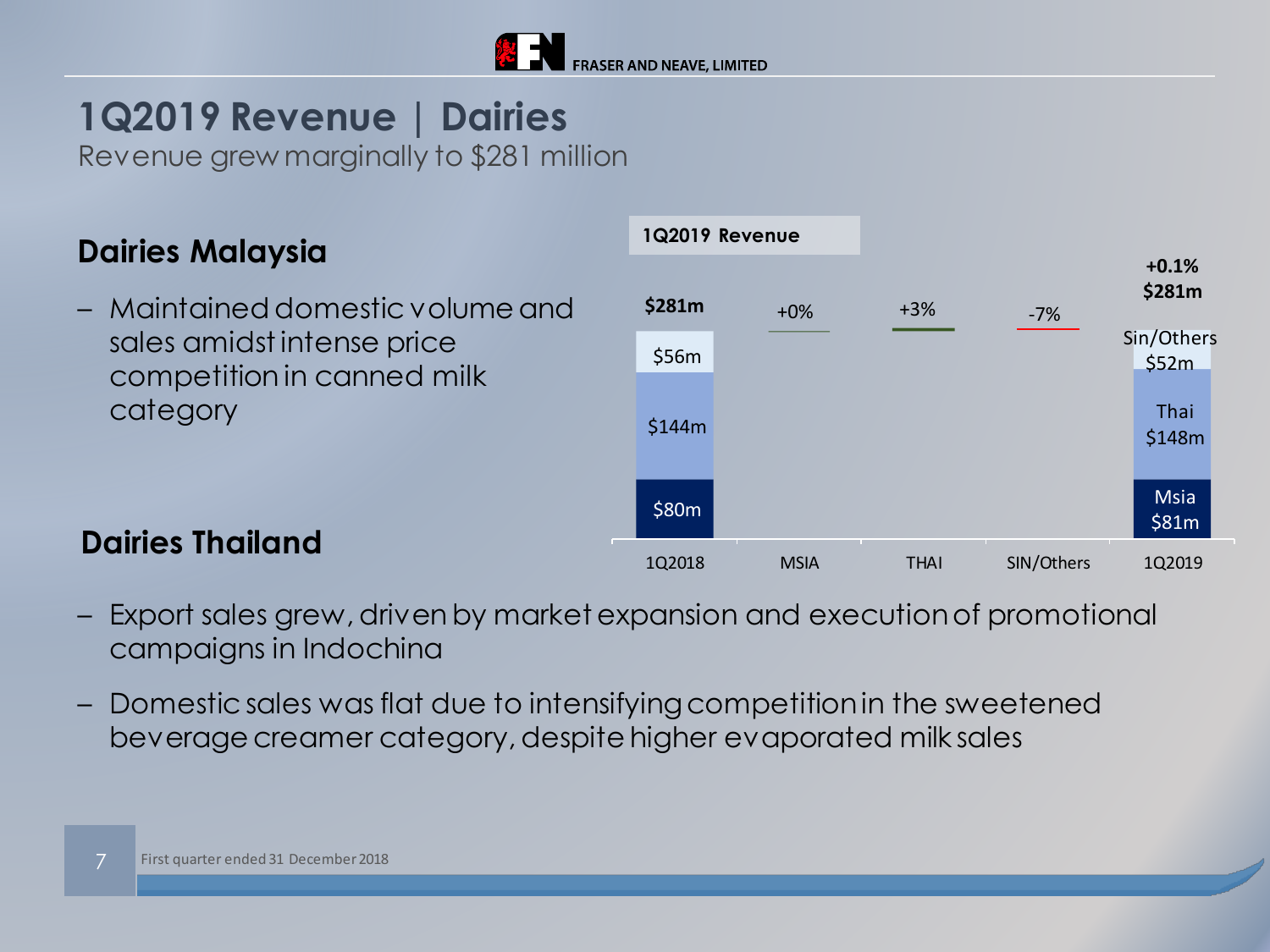

### **1Q2019 Revenue | Publishing & Printing**

- Revenue fell 8% due to
	- Lower print and distribution volume for magazines
	- Timing differences in the publication of business directories

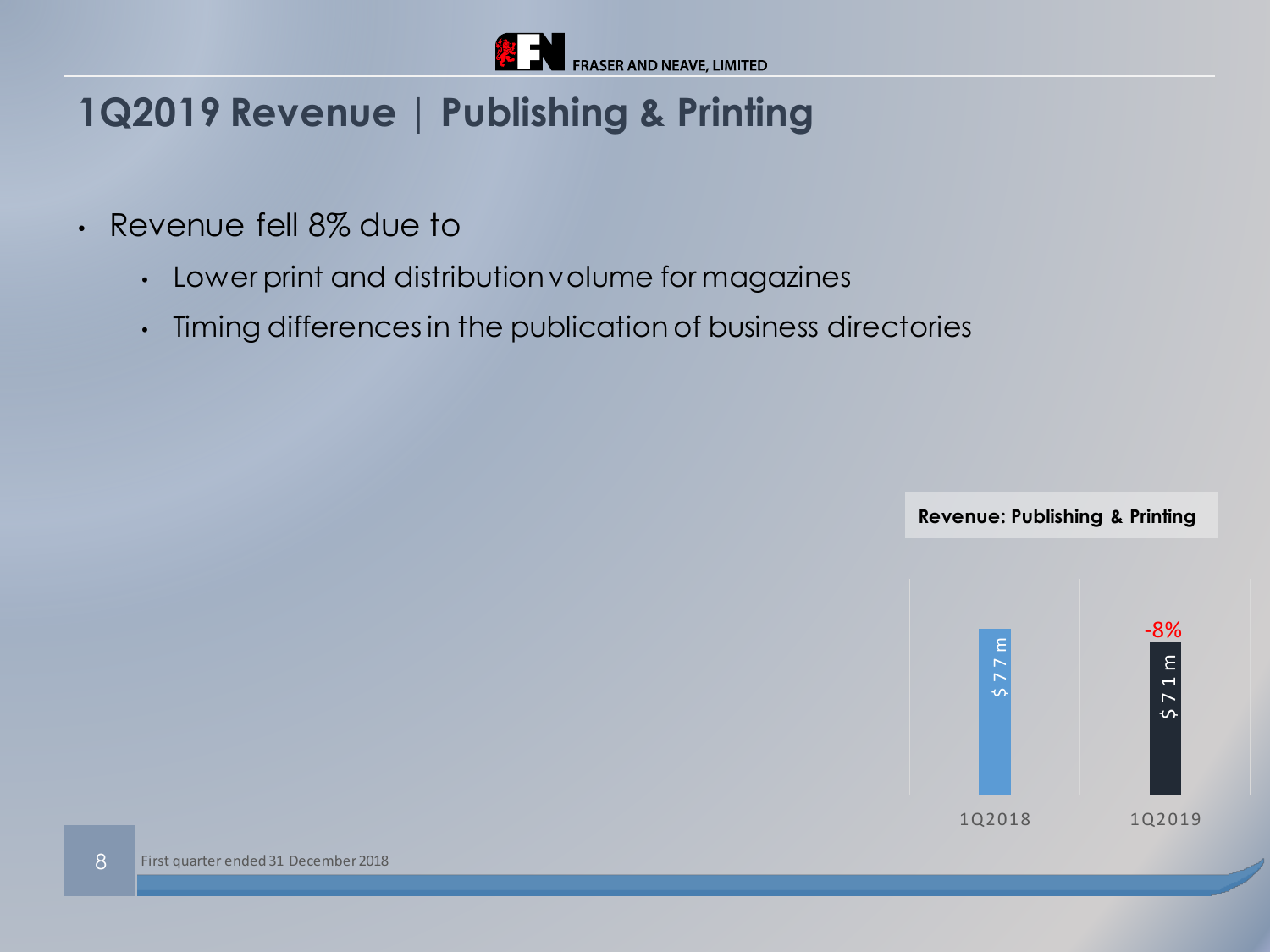

### **1Q2019 EBIT rose 42%**

Supported by strong Dairies performance and higher contribution from Vinamilk

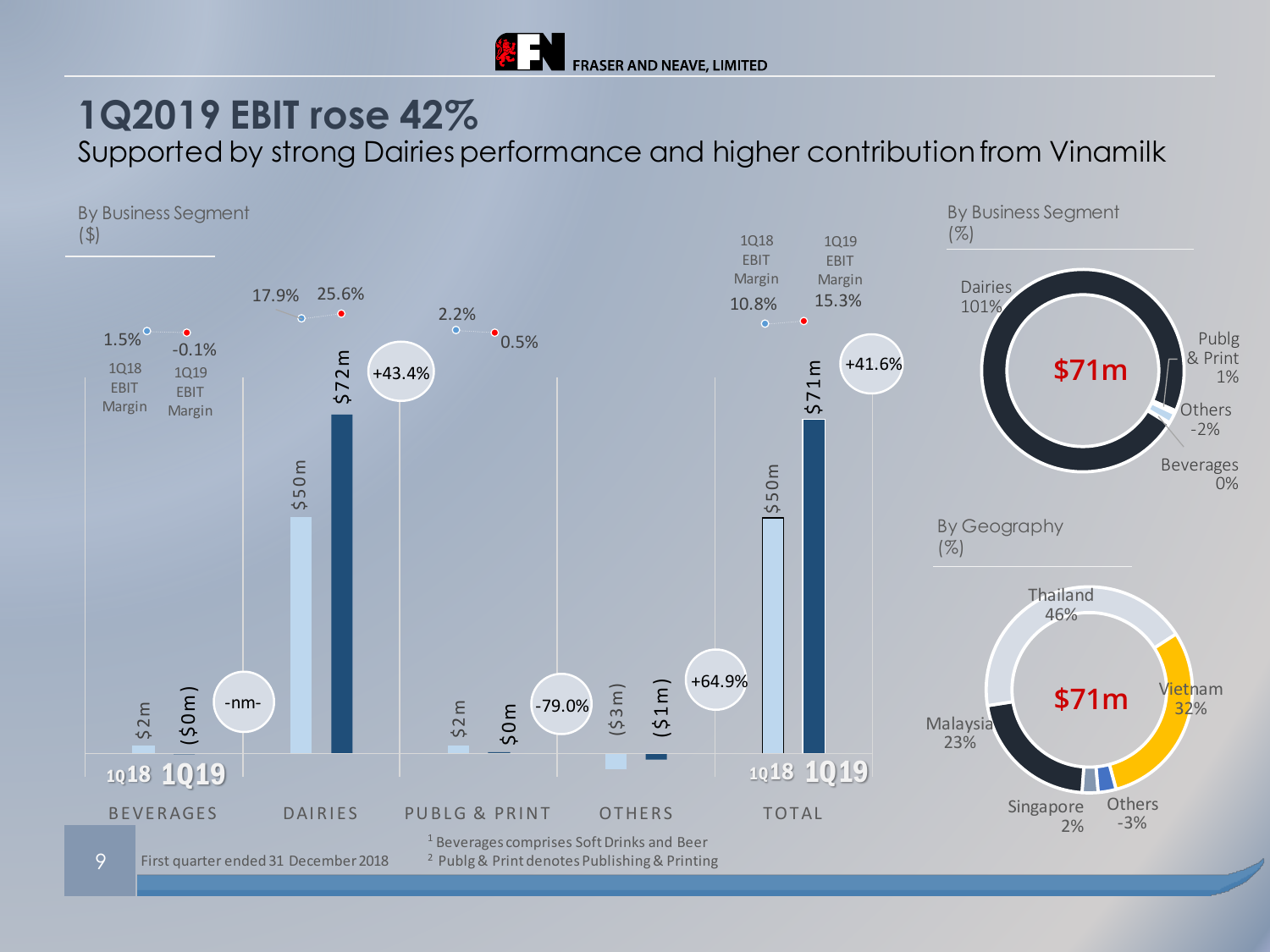

### **1Q2019 EBIT | Beverages**

Earnings fell due mainly to brewery pre-operating costs and higher input costs; excluding pre-operating costs, Beverages would have an EBIT of \$1.0 million

#### **Beverages Malaysia**

– Despite higher revenue, EBIT fell due to higher packaging costs and higher manufacturing overheads

#### **Beverages Singapore**

– EBIT improved; fueled by higher sales, lower A&P spend and favourable exchange rate impact

### **Beverages New Markets<sup>1</sup>/ Others**

– EBIT decreased due to pre-operating costs incurred at the new brewery in Myanmar

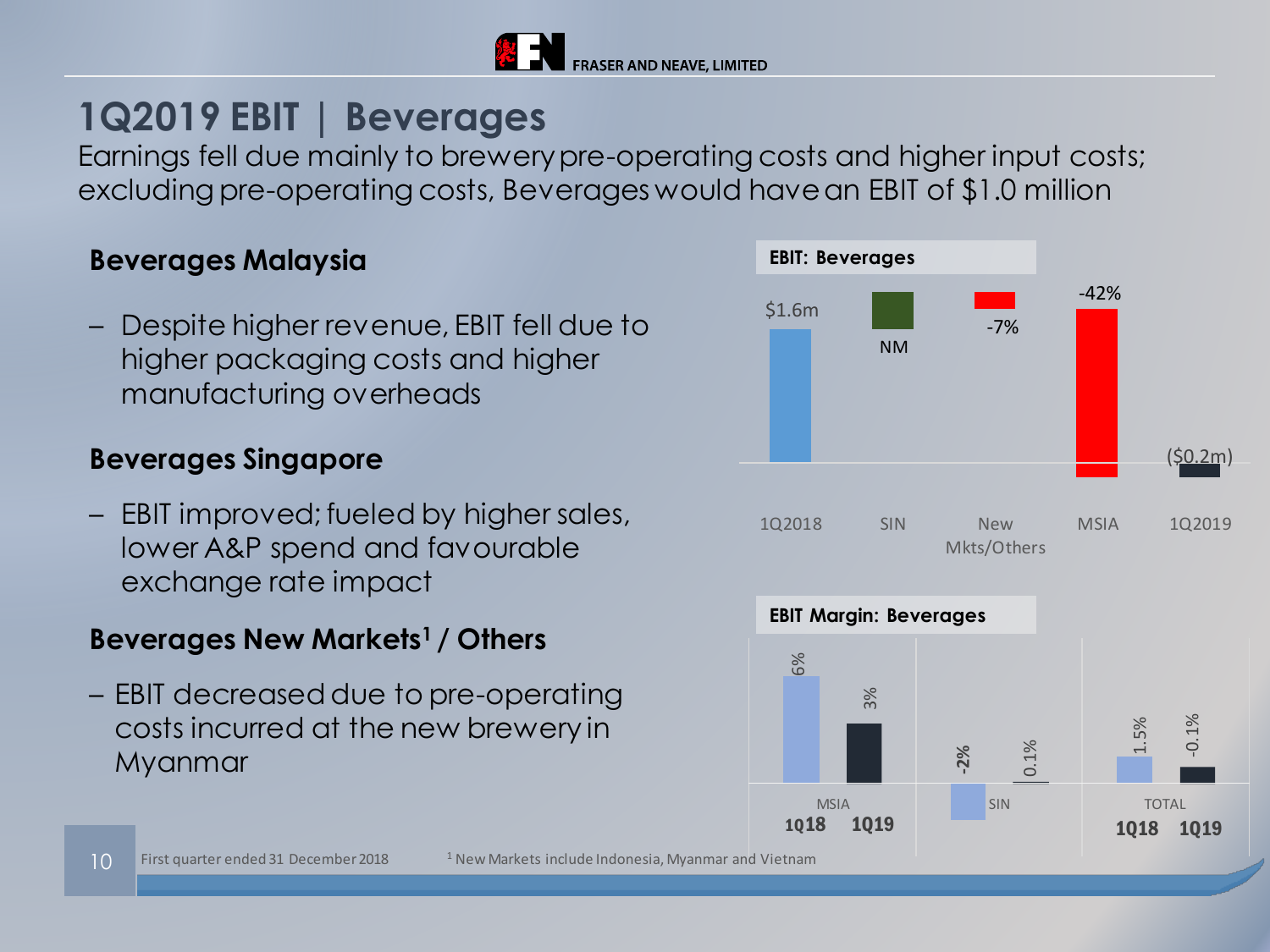

# **1Q2019 EBIT | Dairies**

Growth was broad-based; earnings increased 43% on lower input costs and higher contribution from Vinamilk

### **Dairies Malaysia**

– EBIT improved 74% on lower input costs for sugar, palm oil and dairy-based commodities

#### **Dairies Thailand**

– EBIT improved driven largely by favourable input costs on key raw materials, partly offset by higher advertising and promotional expenses

#### **Vinamilk**

– Earnings improved 41% on higher shareholding (19.2% to 20.01%) and improved performance from Vinamilk



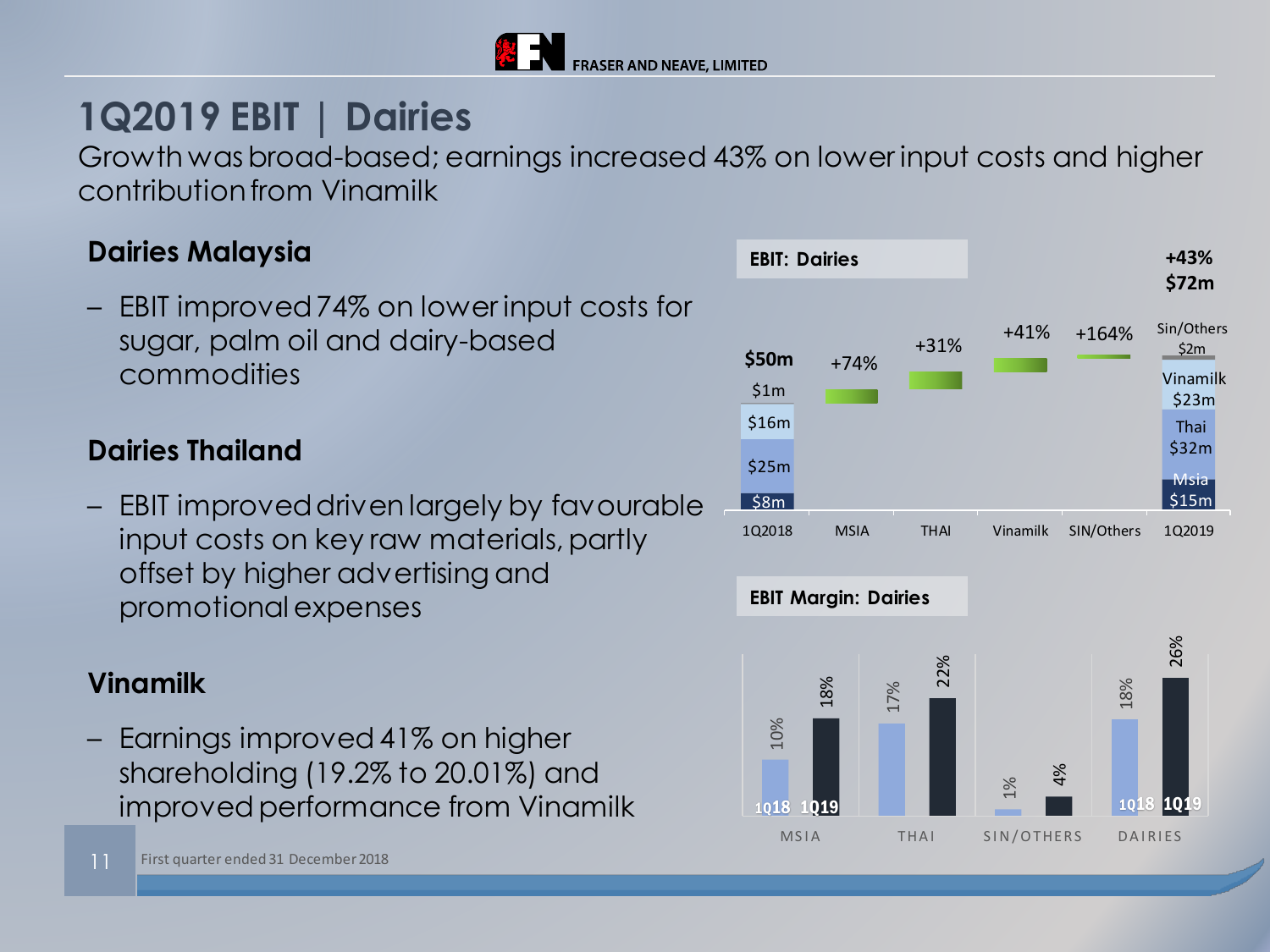

### **1Q2019 EBIT | Publishing & Printing**

- EBIT declined from \$1.7 million to \$0.4 million
	- Due largely to the absence of a \$1.1 million one-off gain in the sale of machinery recorded in the last corresponding period